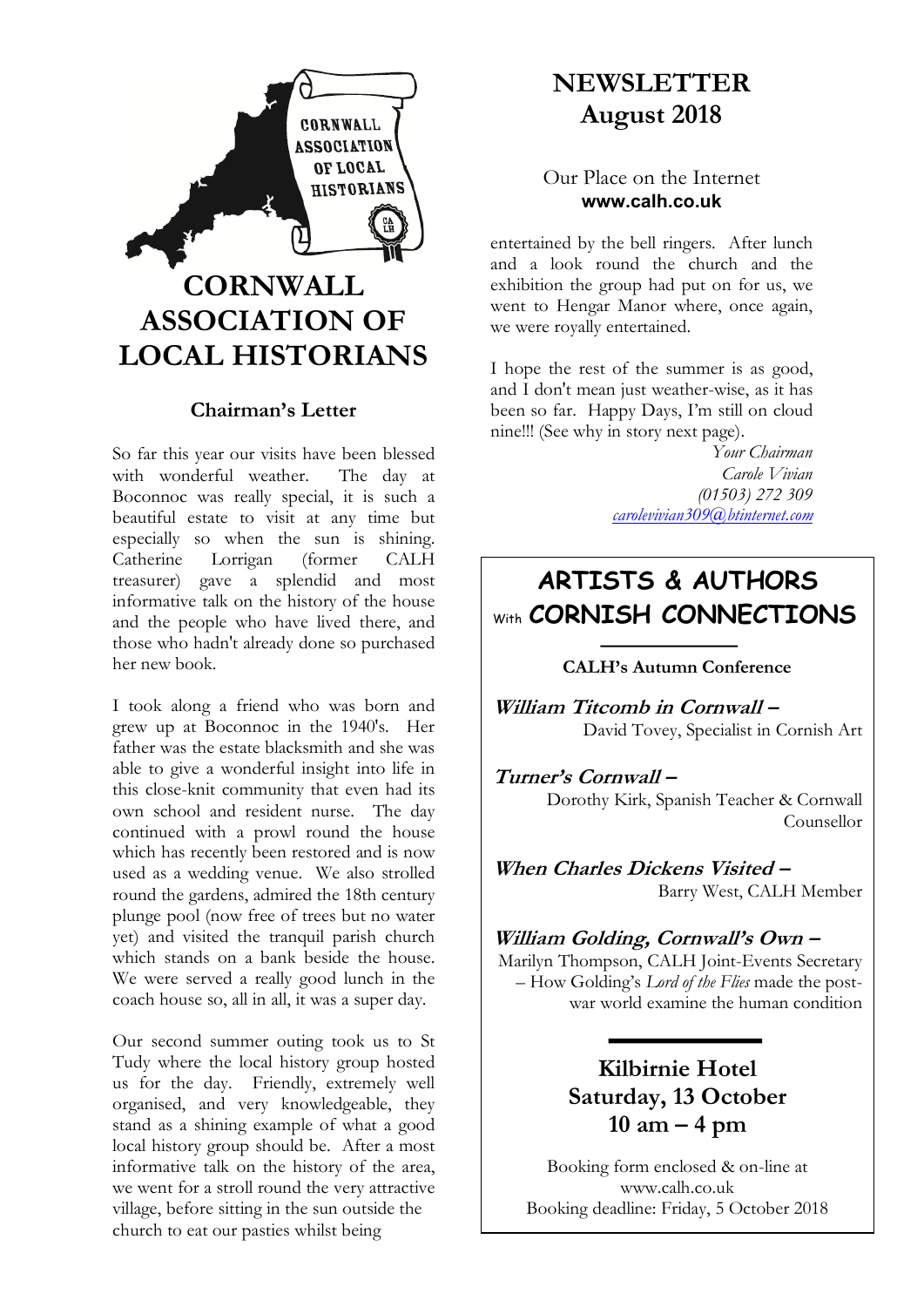### **Trelawny Coffin Plate Found**

We had something of a minor miracle take place in Pelynt at the end of June which made this year's Trelawny Day celebration a very special day indeed. During the service our vicar revealed that Bishop Trelawny's coffin plate, stolen from the church over 18 months ago, has been returned.

It was found by a young woman from Suffolk, who was rummaging in a charity shop in Norfolk. Fortunately she realised it was something of importance not simply a piece of old junk, researched it through the internet and eventually contacted our vicar.

I will do an article about the history of the coffin plate and what happened to it for next year's journal. We are all so excited in Pelynt that this piece of history has been saved.

 *Carole Vivian*

## **Donated Maps Find New Homes**

Last year, CALH was contacted by Edward Bailey who had a large bundle of Ordnance Survey maps which once belonged to a Cornish estate agent.

CALH agreed to try to find good homes for the maps, which was quite an undertaking.

While large maps show a wealth of detail of value to a local historian, they are very bulky, requiring large storage drawers. In their time they were essential working documents, but they have no place in a modern 'paperless' office.

There were almost 350 maps – the Cornwall Record Office didn't need any, the Cornish Studies Library selected some 1960s six-inch maps and some of the 1960s twenty-fiveinch maps to improve their stock.

The Courtney Library picked out some 1940s six-inch maps and took most of the rest of the maps on the understanding they could sell any to raise money for the library. Any member wanting to see a particular map can check its new location with us.

> *Ian & Marilyn Thompson Joint- Events Secretaries*

### **Your Committee at Work**

Robert Lyle is a long time member of CALH and has worked for many years as editor of our Newsletter and administrator of our website. Robert lives in the US so he utilises technology to do these jobs.

Robert and his wife Mary normally visit Cornwall each year, but for the past three years this was not possible.

. When we heard they would be back this year, the committee agreed it was time we all met to catch up and to thank him for all he does.

One beautiful, sunny June day the committee and those who work behind the scenes supporting CALH assembled at Carole Vivian's home, and after a pre-lunch drink in the garden, enjoyed a delightful lunch provided by Carole, which of course included clotted cream, following which we sat in the garden and whiled away the rest of the afternoon.

The talk was very light with much laughter, and whilst subjects included local history and CALH, at my end of the table it also included admissions of naughty schooldays, and a misspent youth.

Robert and Mary will in the UK for a few more months so he will attend committee meetings and make his contribution in person. We all wish them an enjoyable stay.

> *Hugh Hedderly Hon Treasurer*

### **Prison History Project**

Prisons and lock-ups were central to  $19<sup>th</sup>$ century society, and Professor Rosalind Crone of the Open University has launched a national resource to collect data on the nearly 850 penal institutions across the country in the 1800s. She says this is an area often overlooked and especially valuable to local historians. Information at: www.prisonhistory.org including a survey. They are looking for local historians who want to participate in the program, bringing Cornish information to the data base.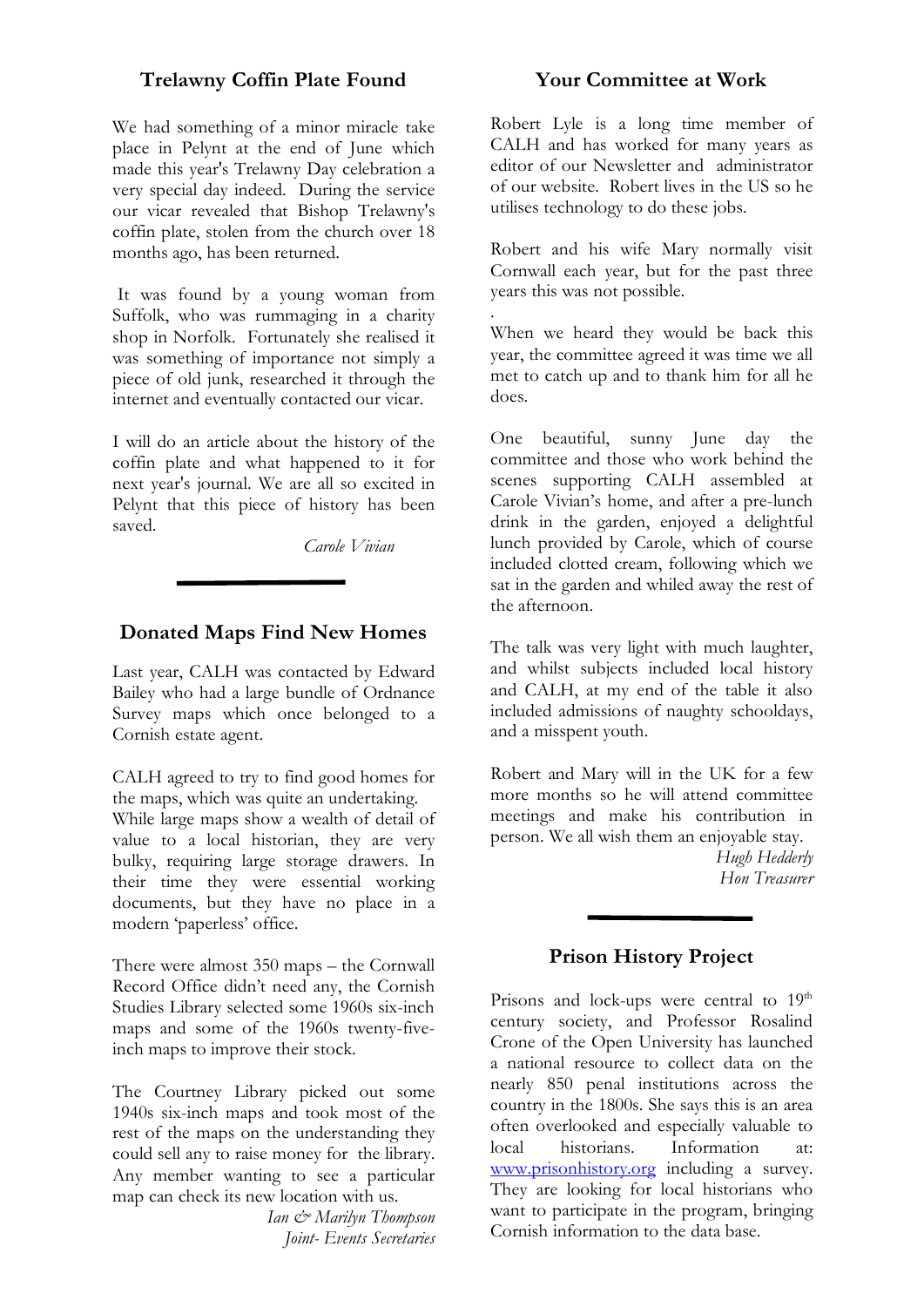## **CRO, Studies Library Set Closings**

The Cornwall Record Office and the Cornish Studies Library have now officially set their closing dates for the move to the new archive centre, Kresen Kernow:.

"I*n order to prepare for the move, Cornwall Record Office will be closed to the public from September 2nd and the Cornish Studies Library will be closed to the public from September 9th 2018. Together they will reopen as Kresen Kernow on the former brewery site in Redruth in 2019. The closure will allow staff and volunteers to package and move our thousands of documents, photographs, books and maps. While we are packaging and preparing the collections there will only be a limited enquiries and copies service, which will depend on physical access to the collections and staff availability. For more information, follow them on social media or keep an eye on the website www.cornwall.gov.uk/community-andliving/records-archives-and-cornishstudies/cornwall-record-office.*

# **New Acquisitions**

The Cornish Studies Library has recently acquired *Linkinhorne: The story of a Cornish Parish,* edited by Simon Parker. This book was researched and written by people with strong links to Linkinhorne. It takes the reader on a journey through time, from the geology of the hills, valleys and moorland of the parish, to the present day. Over 40 people contributed to the book including archaeologists and young people.

Older titles are also regularly donated and just recently the Library received a booklet called 'Souvenir from Looe'. It was published by the Cornish Riviera Press in the 1930s and includes eight postcard sized reproductions from oil paintings by Herbert Truman

## **Music Critical Part of Archive**

During the 18th century, pupils of the keyboard often learnt from manuscripts handwritten by their teachers. Famous surviving examples include those from the Bach and Mozart families. The Record Office has one owned by Philippa Davies, dated 1747, who was taught by Richard Clack. The book is in two hands, presumably Clack's was the more assured hand that wrote most of it, and Philippa wrote the simpler items at the end, which include fingering.

The pieces are keyboard transcriptions of contemporary hits'. Handel features contemporary 'hits'. Handel features prominently among composers that are still familiar today to Baroque music buffs (Boyce, Stanley, Corelli, Hasse) and others that are less so. There are arrangements of songs and instrumental works, as well as two arrangements of God Save the King, which had only just become popular after the Jacobite Rising. There is also some music theory.

Richard Clack became the organist at Hereford Cathedral, where he conducted probably the premiere performance of Handel's Messiah in a cathedral at the Three Choirs Festival in 1759.

### **Estate Map of Manor of Penpoint**

A fascinating estate map showing the Manor of Penpont and Treglasta, in the parishes of Altarnun, Davidstow and St Clether, was one acquisition made by Cornwall Record Office this quarter. It was surveyed by Robert Sandercock of Altarnun in 1847, and includes details such as bound stones, the Wheal Roughtor mine sett, the manor pound and Lanlary [Lanlavery] Rock. A table of reference gives names of tenements and their tenants.

### **WWI Anniversary Events**

The National Archives has launched its WWI 100<sup>th</sup> anniversary observance with a series of events this summer. Check it out at nationalarchives-gov.uk/3PUB-FG00- MJO6OC3/cr.asp